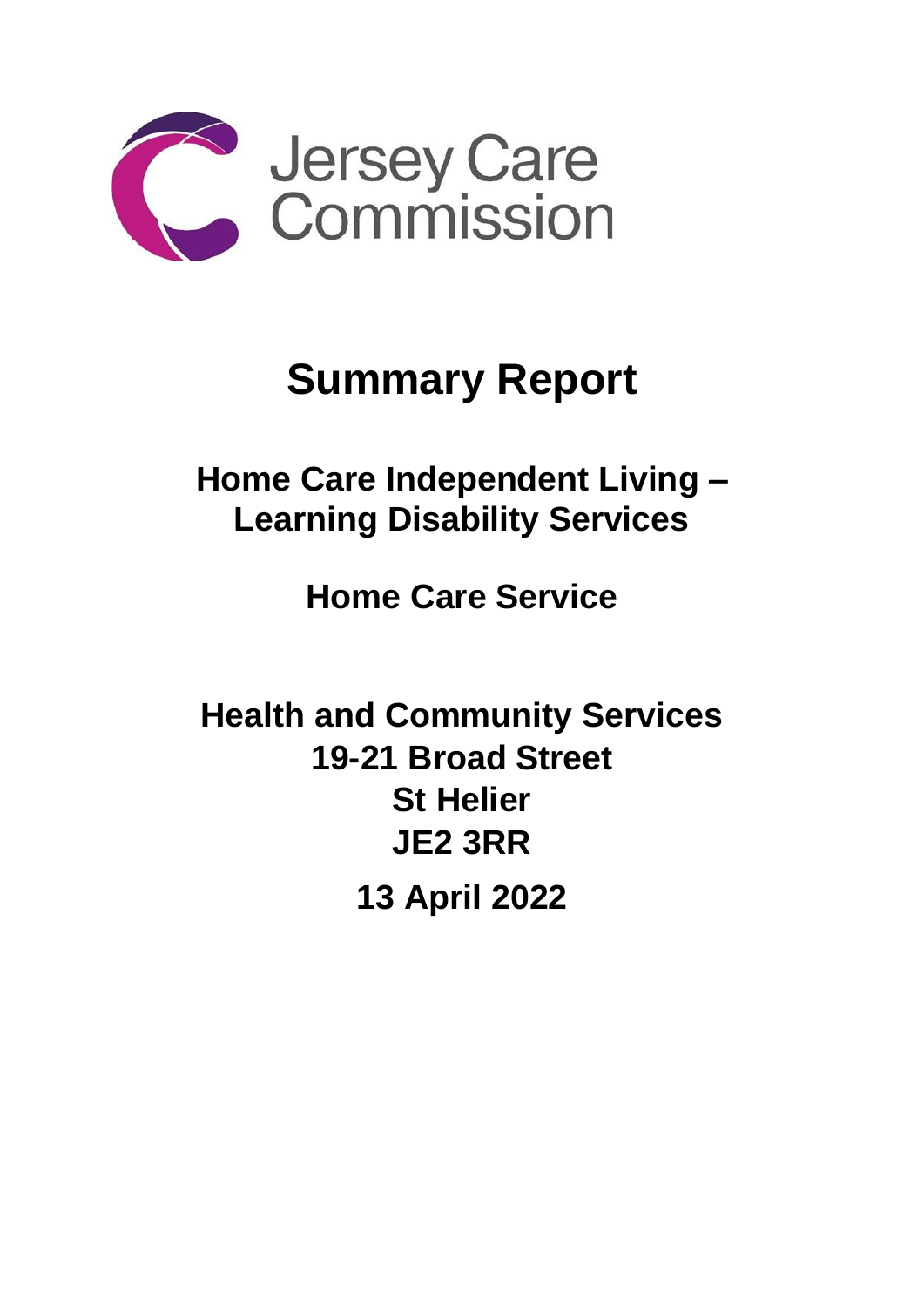## **SUMMARY OF INSPECTION FINDINGS**

The following is a summary of what we found during this inspection. Further information about our findings is contained in the main body of this report.

The service adheres to safe recruitment practices. There are currently vacancies in the staff team, and this appears to be having a negative impact on the morale of the staff team.

The Registered Manager reported that they regularly provide care and support as part of the staff team. It is essential that they have protected time to complete their managerial tasks, particularly as they are also responsible for another service.

There is a robust training package for staff and this has supported the service to ensure there are a low number of incidents which need to be reported to the Commission. Where necessary, the Registered Manager understands when notifications must be made to the Commission.

Staff and relative's responses indicate a caring staff team who actively promote new skills and positive outcomes for the care receiver. There was evidence of new skills and activities since the last inspection, and this was an area of good practice.

Monthly reports are completed by another manager within Government of Jersey Learning Disability Service, and these provided assurance that this home care service continues to meet the Standards.

The Statement of Purpose had not been reviewed and required an update to bring it up to date. This is an area for improvement.

The Registered Manager has applied to start the Level 5 Diploma in Leadership in September 2022. This is a discretionary condition on registration and, as this Manager is also responsible for another service, the Provider should ensure that